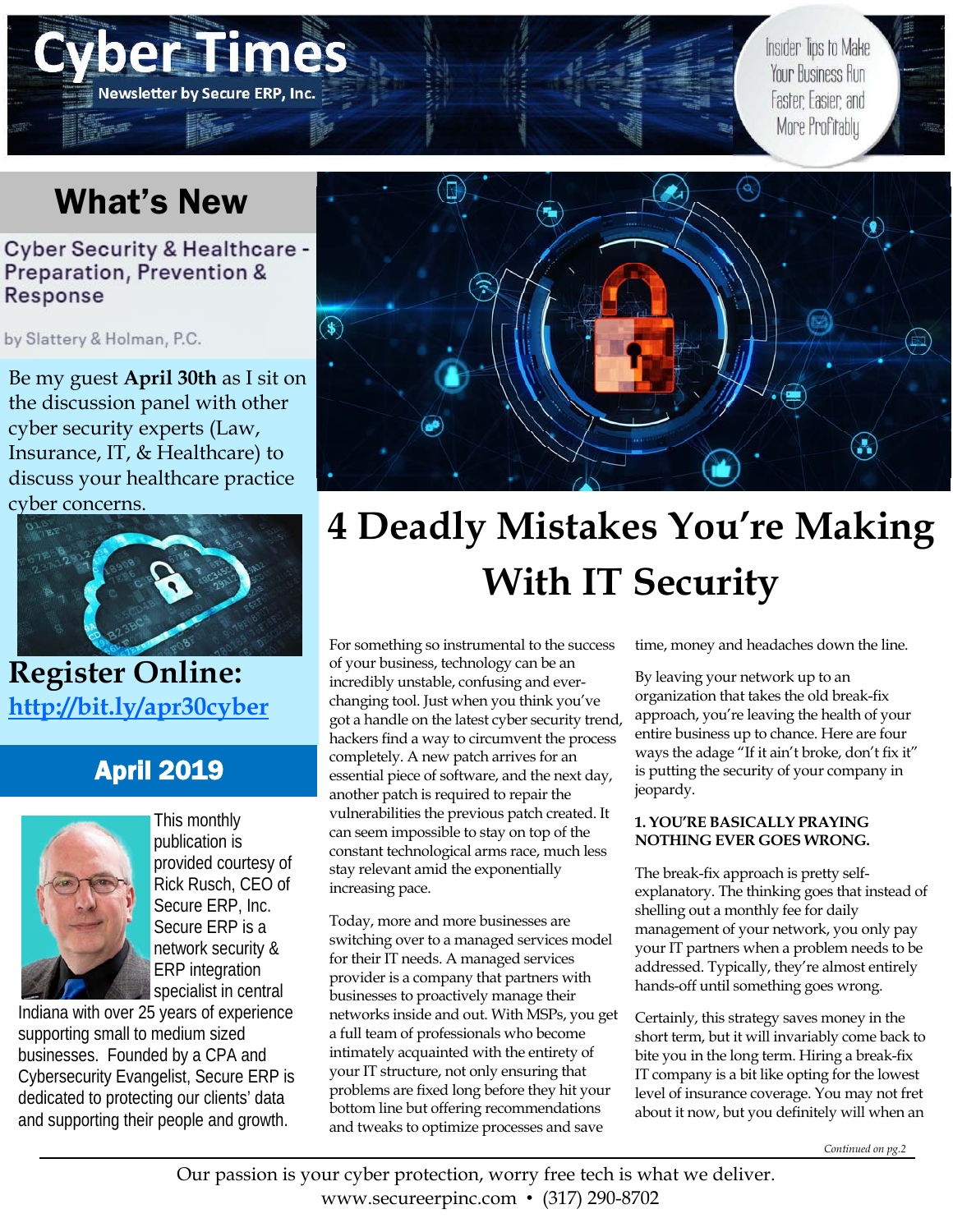#### Cyber Times, a monthly publication from Secure ERP, Inc. April 2019

#### *Continued from pg.1*

accident happens and you're forced to pour thousands of dollars into repairs. And sadly, the threat of your business being hacked is actually greater than the chances you'll be in a serious car accident!

#### **2. YOU'RE LEAVING HOLES IN YOUR DEFENSES.**

Today's tech world is a constant game of whack-a-mole, with security experts frantically hammering down on every digital threat that rears its ugly head. For the entirety of your security structure to be equipped with the latest and greatest, it takes a team of genuine experts keeping an eye on your systems and ensuring everything is up to snuff.

With a break-fix approach, it's likely you don't detect flaws in your system until long after they've already been exploited, costing you dearly. And it's important to remember that every data breach has the potential to be utterly catastrophic, doing so much damage that it can close down your business for good. Better to stay one step ahead with an MSP by your side.

#### **3. YOU'RE OPENING YOURSELF UP TO COSTLY SERVER DOWNTIME.**

When the very survival of your business depends upon staying online and serving your customers, every minute your network is down – your assets are locked down behind ransomware or your tech is fried to the point that you're at a standstill – is a minute that you cannot afford. According to Gartner, the average cost of IT downtime is a whopping \$5,600 per minute, and that doesn't even factor in disgruntled clients or missed communications.

### **"... you're leaving the health of your entire business up to chance."**



The top priority of your IT infrastructure should be to prevent downtime from ever occurring, not to minimize the amount of downtime you suffer when something goes wrong.

#### **4. YOU AREN'T OPERATING AT PEAK EFFICIENCY.**

One of the most insidious costs of the break-fix approach doesn't have anything to do with your network breaking down. It chips away at your bottom line gradually and silently, without causing much of a fuss.

Without a proactive eye on your systems, chances are you aren't implementing the processes and software that keep everything working at its highest potential. You'll be using clunky work-arounds to simple problems without even realizing you're doing it. The seconds you waste on Internet bottlenecks will add up over time, especially when multiplied by your entire company.

The fact is, the break-fix model of doing business is, ironically, broken. Consider partnering with an MSP and invest in the long-term future of your company.

## **Cyber Threats & Solutions Webinar Series**

Thursday, Apr 18 @ 1pm EDT—The Travel Edition



When you're traveling you're at greater cyber risk than in the office.

**Who Should Attend?** C-Level executives & managers who are concerned about lost or stolen devices; privacy of confidential information; employment litigation introduced when employees use personal devices to access company data; and reputational damage along with State & Federal laws that carry heavy fines for lost or stolen customer/employee data. Of particular importance for those organizations that handle ANY sensitive data, medical records (or serve clients who have such records) or that want to avoid having their bank account wiped out due to a cyber-attack or ransomware.

> **Register online: https://www.secureerpinc.com/apr18web or call our office at (317) 290-8702.**

Our passion is your cyber protection, worry free tech is what we deliver. www.secureerpinc.com • (317) 290-8702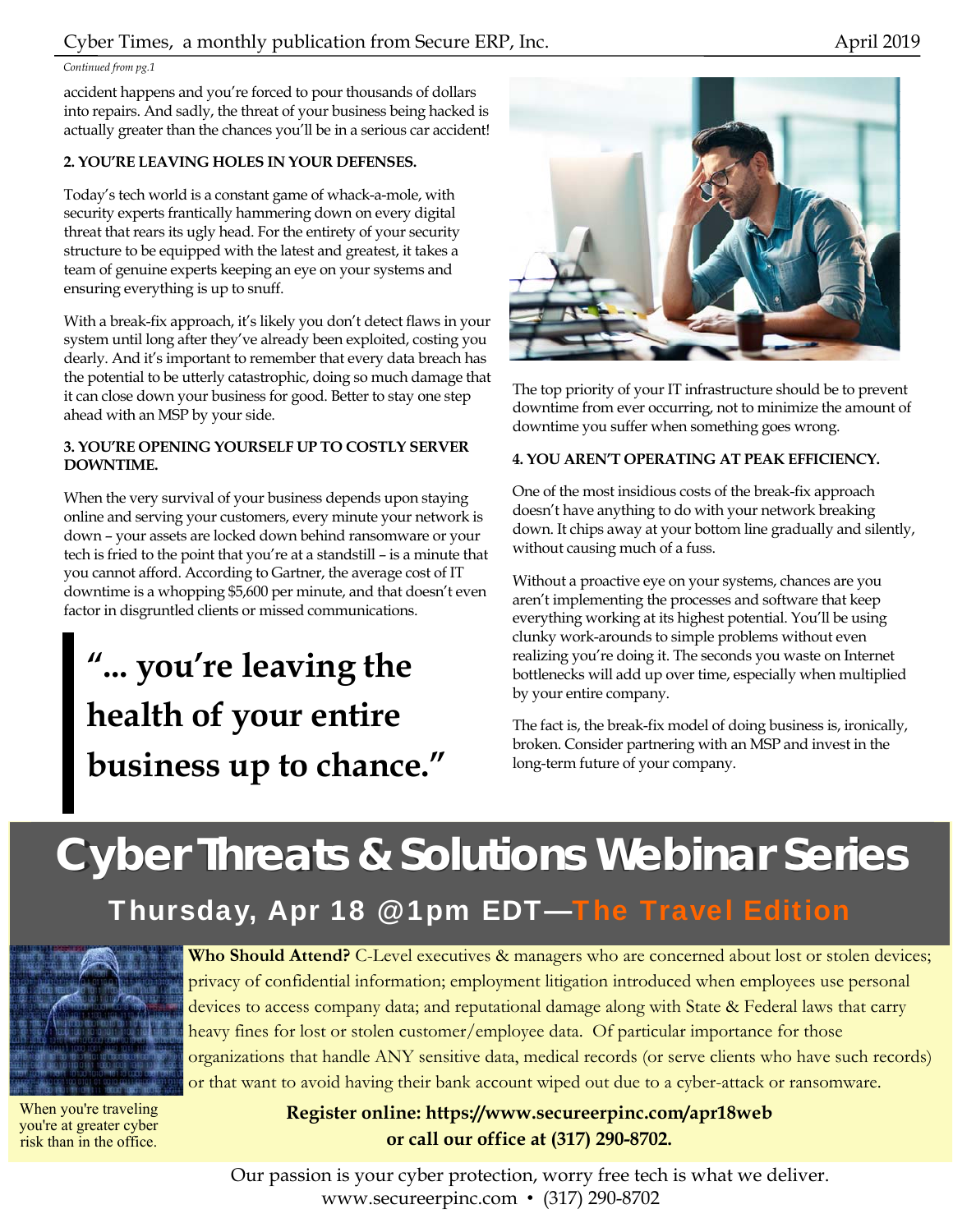### Cyber Security TIPs

### **Biometrics Silver Security Bullet?**

You see it in articles, hear it from security experts and it's replete in movies now, if you want top security, forget passwords and use your body. Fingerprint, face or eye, these are the ultimate weapons to defeat hackers. **WRONG!** 

How are all these identifiers stored in the digital world? In the same format as a password. Are these credentials stolen? **Absolutely!**

Once stolen, how exactly do you change your fingerprint information to prevent a hacker from using it against you? This is the primary reason I won't use biometrics anywhere if given a choice. As a side note, I don't give my DNA to any service either as they give it to the government as you unwittingly gave them consent when you signed up.

In 2015, foreign hackers breached the United Stated Office of Personnel Management (OPM) and made off with troves of data, including 5.6 million sets of fingerprints from US intelligence agents and other government employees. Use a password manager with 2FA instead and you'll be using TOP security. -R2

### **Great CEOs Give Their Teams Freedom To Choose**

Something surprised me the other day. A colleague, who had (sniff!) previously left to work for a big company, told me the reason she'd returned to my company, ghSMART. She'd left a couple of years ago to become a senior executive at a top-tier fashion company. It sounded like a dream job at the time, but within two years, she came back to our firm.

I was happy she'd returned, but it was a mystery to me *why* she'd decided to come back. When I asked her while sitting next to her at our firm's annual summit, she paused for a second. "The real reason is our culture of freedom here at ghSMART," she said. "It's not like that in Corporate-land. There was no freedom there. Meetings, meetings, meetings. And if anybody above me, or below me, called a meeting, I had to be there, as their culture requires. It's like nobody trusted anybody to think or act on their own! Everything was by committee. Drove me nuts. Here, we're way more empowered to make decisions, to use our talents, to team up with colleagues when it makes sense and to take initiative and make things happen for our clients."

Her story made me feel good. As chairman and founder of ghSMART, one of my two big goals for starting our company was to provide a career "home" to exceptionally talented people. At one point, I had to make a key decision about our culture. I had to pick between hiring not-so-smart people and boxing them in with excessive meetings, processes and bureaucracy to limit their ability to do damage; or to hire smart people, as in *ridiculously* smart and capable people, and give them the freedom to make choices.

In the end, I chose the path of "talent and freedom," of course. It just made a lot more





sense to me. I worked to create a culture in which my team had the freedom to choose which clients to serve; which types of problems to help them solve and how to go about doing that; to choose their own career path at the firm; and to choose which colleagues to work with along the way.

This decision wasn't original though. It came from watching some of the best CEOs in the world hire the most skilled folks in business and learning about the results those employees produced when they were given an unusual amount of freedom to make decisions. It became clear to me over the years that the mark of a *truly* great CEO is the ability to hire super-talented people and give them the opportunity to forge their own path. The best leaders are able to attract the best talent and give their colleagues the choice to make life-anddeath decisions swiftly and effectively.

*Geoff Smart is chairman and founder of ghSMART. Geoff is co-author, with his colleague Randy Street, of the* New York Times *best-selling book,* Who: A Method For Hiring, *and the author of the #1* Wall Street Journal *best seller,* Leadocracy: Hiring More Great Leaders (Like You) Into Government*. Geoff co-created the Topgrading brand of talent management. He is the founder of two 501(c)(3) nonprofit organizations. SMARTKids Leadership Program™ provides 10 years of leadership tutoring and the Leaders Initiative™ seeks to deploy society's greatest leaders into government. Geoff earned a BA in economics with honors from Northwestern University, and an MA and Ph. D in psychology from Claremont Graduate University.* 

Our passion is your cyber protection, worry free tech is what we deliver. www.secureerpinc.com • (317) 290-8702